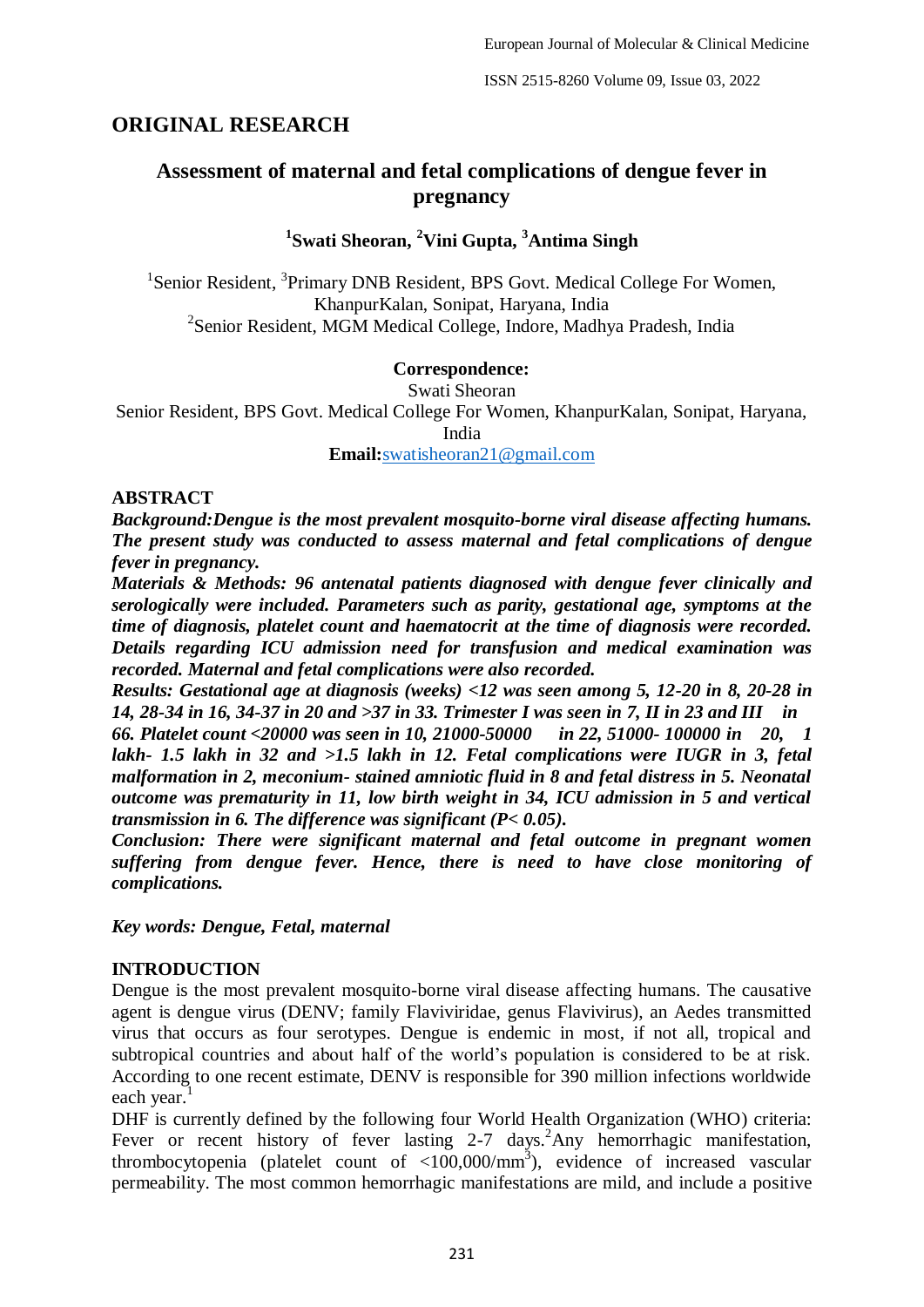tourniquet test, skin haemorrhages (petechiae, hematomas), epistaxis (nose bleed), gingival bleeding (gum bleed), and microscopic haematuria. More serious types of hemorrhage include vaginal bleeding, hematemesis, melena, and intracranial bleeding.<sup>3</sup>

Dengue infection in pregnancy carries the risk of hemorrhage for both the mother and the new-born. Literature search reveals an increased incidence of pre-term deliveries, low birth weight, pre-eclampsia and caesarean sections.<sup>4</sup> Vertical transmission has also been noted.A systematic review of pregnancy outcomes due to maternal dengue in 2016 described the complications of dengue in pregnancy, including increased rates of caesarean deliveries, preterm births and low birth babies.<sup>5</sup>The present study was conducted to assess maternal and fetal complications of dengue fever in pregnancy.

## **MATERIALS & METHODS**

The present study comprised of 96 antenatal patients diagnosed with dengue fever clinically and serologically. Dengue IgM ELISA were used to confirm the diagnosis of Dengue fever. All were enrolled in the study with their written informed consent.

Demographic data such as name, age, gender etc. was recorded. Detailed history and examination were performed. Parameters such as parity, gestational age, symptoms at the time of diagnosis, platelet count and haematocrit at the time of diagnosis were recorded. Details regarding ICU admission need for transfusion and medical examination was recorded. Maternal and fetal complications were also recorded. Results thus obtained were subjected to statistically analyzed. P value less than 0.05 was considered significant.

## **RESULTS**

| <b>Parameters</b>  | <b>Variables</b>  | <b>Number</b> | P value |
|--------------------|-------------------|---------------|---------|
| Gestational age at | <12               | 5             | 0.05    |
| Diagnosis (weeks)  | $12 - 20$         | 8             |         |
|                    | $20 - 28$         | 14            |         |
|                    | 28-34             | 16            |         |
|                    | 34-37             | 20            |         |
|                    | >37               | 33            |         |
| Trimester          |                   | 7             | 0.02    |
|                    | Н                 | 23            |         |
|                    | Ш                 | 66            |         |
| Platelet count     | $<$ 20000         | 10            | 0.15    |
|                    | 21000-50000       | 22            |         |
|                    | 51000-100000      | 20            |         |
|                    | 1 lakh - 1.5 lakh | 32            |         |
|                    | $>1.5$ lakh       | 12            |         |

### **Table I Distribution of patients**

Table I, graph I shows that gestational age at diagnosis (weeks) <12 was seen among 5, 12-20 in 8, 20-28 in 14, 28-34 in 16, 34-37 in 20 and >37 in 33. Trimester I was seen in 7, II in 23 and III in 66. Platelet count <20000 was seen in 10, 21000-50000 in 22, 51000- 100000 in 20, 1 lakh- 1.5 lakh in 32 and  $>1.5$  lakh in 12. The difference was significant (P< 0.05).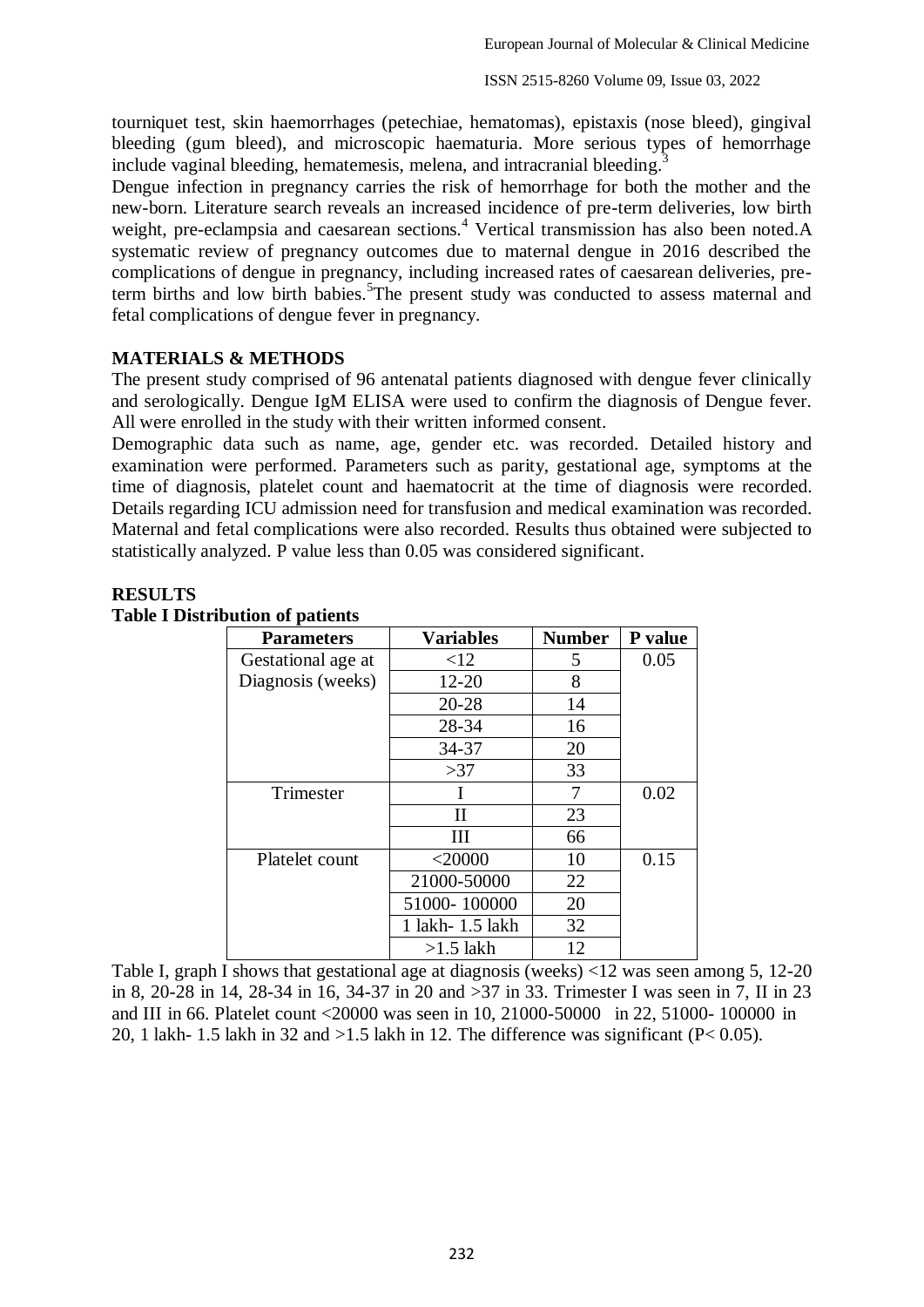#### ISSN 2515-8260 Volume 09, Issue 03, 2022



## **Graph IDistribution of patients**

## **Table II Assessment of fetal complications**

| <b>Fetal complications</b>      | Number   P value |  |
|---------------------------------|------------------|--|
| <b>IUGR</b>                     |                  |  |
| Fetal malformation              |                  |  |
| Meconium-stained amniotic fluid |                  |  |
| Fetal distress                  |                  |  |

Table II, graph II shows that fetal complications were IUGR in 3, fetal malformation in 2, meconium- stained amniotic fluid in 8 and fetal distress in 5. The difference was significant  $(P< 0.05)$ .

### **Graph IIAssessment of fetal complications**

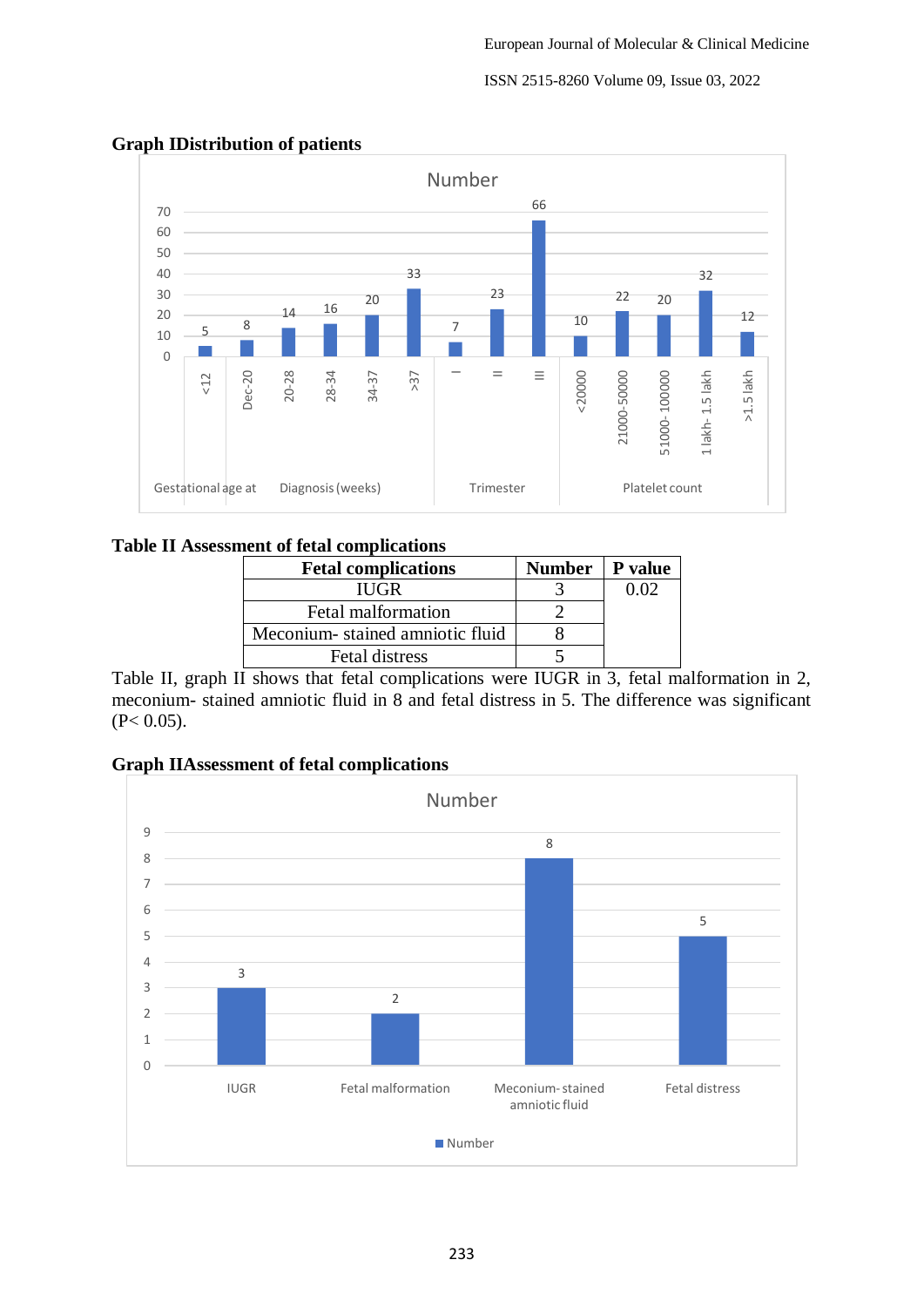| $\ddotsc$               |               |                |
|-------------------------|---------------|----------------|
| <b>Neonatal outcome</b> | <b>Number</b> | <b>P</b> value |
| Prematurity             | 11            | 0.01           |
| Low birth weight        | 34            |                |
| <b>ICU</b> admission    |               |                |
| Vertical transmission   |               |                |

**Table III Assessment of neonatal outcome**

Table II, graph II shows that neonatal outcome was prematurity in 11, low birth weight in 34, ICU admission in 5 and vertical transmission in 6. The difference was significant (P< 0.05).

### **DISCUSSION**

Dengue fever a mosquito-borne febrile illness has rapidly emerged as the most common arboviral infection globally. <sup>6</sup>It is caused by dengue virus, a single positive stranded RNA virus belonging to the family Flaviviridae. Dengue is transmitted by the bite of mosquito Aedesaegypti and Aedes albopictus.<sup>7</sup>It is a major public health problem, especially in tropical and sub-tropical areas worldwide. According to the World Health Organization (WHO), approximately 40% of the world's population (over 2.5 billion people) live in areas with high risk of contracting dengue infection.<sup>8</sup> The disease still has the potential to cause massive outbreaks in regions from where it has been previously eliminated, including areas of United States and Europe.<sup>9</sup> The ability of the virus to cause explosive outbreaks has led public health professionals across the globe to step up their efforts to control this disease.<sup>10,11</sup> The present study was conducted to assess maternal and fetal complications of dengue fever in pregnancy. In present study, gestational age at diagnosis (weeks) <12 was seen among 5, 12-20 in 8, 20- 28 in 14, 28-34 in 16, 34-37 in 20 and >37 in 33. Trimester I was seen in 7, II in 23 and III in 66. Platelet count <20000 was seen in 10, 21000-50000 in 22, 51000- 100000 in 20, 1 lakh-1.5 lakh in 32 and >1.5 lakh in 12. Braret  $al<sup>12</sup>$  assessed maternal and fetal outcomes of pregnancies affected with dengue fever. 216 pregnant women with fever were screened. Of these, 44 women tested positive for dengue (non-structural protein antigen 1 or dengue IgM antibodies in the sera). The clinical and laboratory characteristics of women with dengue were recorded. Maternal outcomes, pregnancy outcomes and fetal outcomes were studied. Mean period of gestation was 31.89±7.31 weeks. Thrombocytopenia was seen in 23 (52.3%) women. Of 40 women, 10 (25%) developed post-partum haemorrhage. The incidence of maternal systemic complications was high: eight (18.2%) women developed acute kidney injury and two (4.5%) required haemodialysis support; eight (18.2%) women developed ARDS and seven (15.9%) women required ventilatory support; four (9.1%) women developed acute liver failure. 18 (40.9%) women had evidence of shock. Seven (15.9%) women died and another seven (15.9%) were classified as WHO maternal near-miss cases. Two (4.5%) pregnancies suffered from miscarriages, four (9%) from still births and two (4.5%) from neonatal deaths. Preterm babies were delivered in 15 (34.1%) and low birth weight babies in 13 (29.5%).

We observed that fetal complications were IUGR in 3, fetal malformation in 2, meconiumstained amniotic fluid in 8 and fetal distress in 5. Neonatal outcome was prematurity in 11, low birth weight in 34, ICU admission in 5 and vertical transmission in 6. Kanakalathaet  $al<sup>13</sup>$ assessed the clinical profile, maternal and fetal outcome of dengue fever during pregnancy. Patients were included irrespective of period of gestation of contracting the disease and were followed up till delivery and all babies were followed up to six weeks post-partum. Thrombocytopenia(<1.5L/mm3) was found in 86.3% patients, of which 2.7% patients had Platelet count below 20,000 cells/mm3 and 4.1% patients required platelet transfusion. Other complications observed were spontaneous abortions (5.5%); preterm birth (9.5%), oligohydramnios (8.2%) and antepartum hemorrhage (4.1%). Fetal distress and meconium